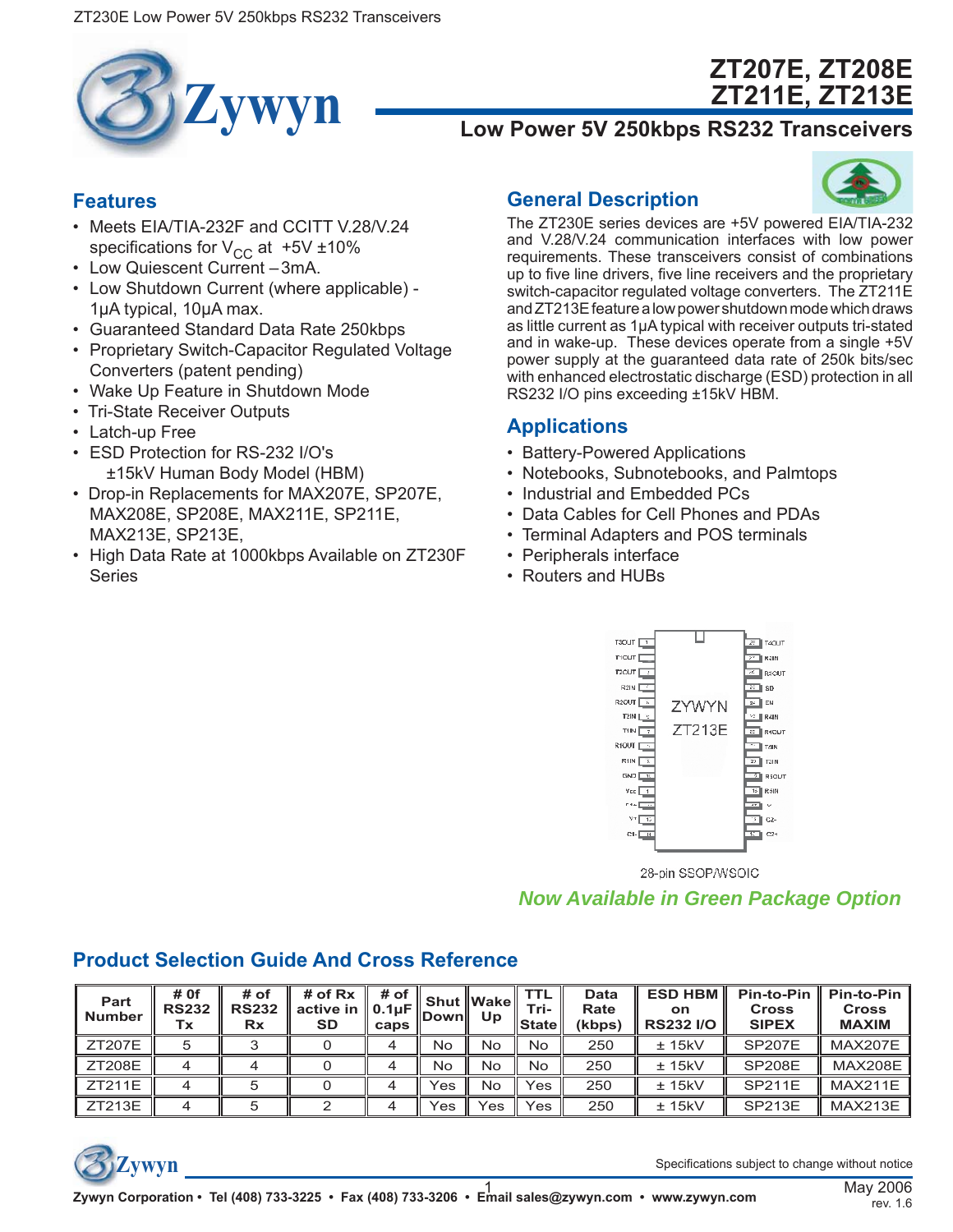## **Absolute Maximum Ratings**

These are stress ratings only and functional operation of the device at these ratings or any other above those indicated in the operation sections of the specifications is not implied. Exposure to absolute maximum rating conditions for extended periods of time may affect reliability.

| <b>Input Voltages</b>         |  |
|-------------------------------|--|
|                               |  |
|                               |  |
| <b>Output Voltages</b>        |  |
|                               |  |
|                               |  |
| <b>Short-Circuit Duration</b> |  |
|                               |  |
|                               |  |
|                               |  |

Power Dissipation Per Package

| 24-pin SSOP (derate 8.00mW/°C above +70°C)640mW  |
|--------------------------------------------------|
| 24-pin WSOIC (derate 11.76mW/°C above +70°C)     |
|                                                  |
| 28-pin SSOP (derate 9.52mW/°C above +70°C) 762mW |
| 28-pin WSOIC (derate 12.50mW/°C above +70°C)  1W |

## **Storage Considerations**

Storage in a low humidity environment is preferred. Large high density plastic packages are moisture sensitive and should be stored in Dry Vapor Barrier Bags. Prior to usage, the parts should remain bagged and stored below 40°C and 60%RH. If the parts are removed from the bag, they should be used within 48 hours or stored in an environment at or below 20%RH. If the above conditions cannot be followed, the parts should be baked for four hours at 125°C in order remove moisture prior to soldering. Zywyn ships product in Dry Vapor Barrier Bags with a humidity indicator card and desiccant pack. The humidity indicator should be below 30%RH.

The information furnished by Zywyn has been carefully reviewed for accuracy and reliability. Its application or use, however, is solely the responsibility of the user. No responsibility of the use of this information become part of the terms and conditions of any subsequent sales agreement with Zywyn. Specifications are subject to change without the responsibility for any infringement of patents or other rights of third parties which may result from its use. No license or proprietary rights are granted by implication or otherwise under any patent or patent rights of Zywyn Corporation.

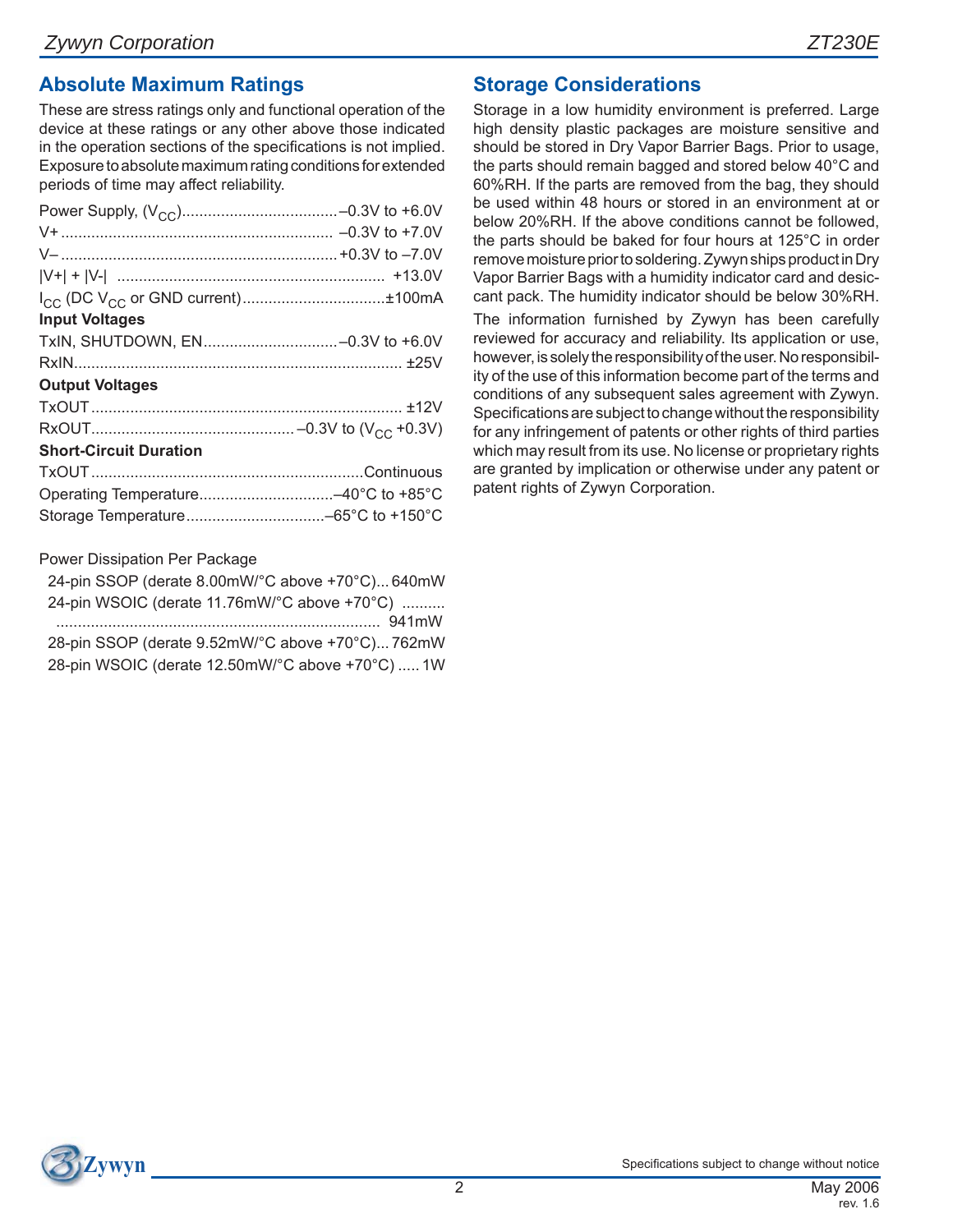# **Electrical Characteristics**

Unless otherwise stated,  $V_{CC}$  = +5.0V,  $T_A$  =  $T_{min}$  to  $T_{max}$ , C1 to C4 = 0.1µF, typical values apply at  $V_{CC}$  = +5.0V and  $T_A$  = 25°C.

| andoo omormoo oldiod, v <sub>UU</sub><br><b>Parameter</b>                                                                                                      | <b>Condition</b>                                                                                                                                                                                                                                                                                                                             | Min                         | $\sim$ $\sim$ $\sim$ $\sim$ $\sim$ $\sim$<br><b>Typ</b> | <b>Max</b>                   | <b>Units</b>                          |
|----------------------------------------------------------------------------------------------------------------------------------------------------------------|----------------------------------------------------------------------------------------------------------------------------------------------------------------------------------------------------------------------------------------------------------------------------------------------------------------------------------------------|-----------------------------|---------------------------------------------------------|------------------------------|---------------------------------------|
| <b>TTL Logic Input</b><br><b>TTL Logic Output</b><br>RS-232 Input<br>RS-232 Output<br>Charge Pump Pin<br>Power Pin                                             | $T_1$ IN, T <sub>2</sub> IN, T <sub>3</sub> IN, T <sub>4</sub> IN, T <sub>5</sub> IN, EN, SD<br>$R_1$ OUT, $R_2$ OUT, $R_3$ OUT, $R_4$ OUT, $R_5$ OUT<br>$R_1$ IN, $R_2$ IN, $R_3$ IN, $R_4$ IN, $R_5$ IN<br>$T_1$ OUT, $T_2$ OUT, $T_3$ OUT, $T_4$ OUT, $T_5$ OUT<br>$C_1P, C_1N, C_2P, C_2N$<br>$V_{CC}$ , $V_{GND}$ , $V_{DD}$ , $V_{SS}$ |                             | see specifications below                                |                              |                                       |
| Charge Pump Caps<br>Temp 0°C to +70°C<br>Temp $-40^{\circ}$ C to +85 $^{\circ}$ C<br>V <sub>CC</sub> Voltage Range                                             | $C_1P, C_1N, C_2P, C_2N$<br><b>Commercial Grade</b><br><b>Industrial Grade</b><br>$V_{CC}$ = +5.0V Supply                                                                                                                                                                                                                                    | 0.1<br>0<br>$-40$<br>4.5    | 0.1<br>$+25$<br>$+25$<br>5                              | 1.0<br>$+70$<br>$+85$<br>5.5 | μF<br>$^{\circ}C$<br>$^{\circ}C$<br>V |
| <b>Supply Current</b><br>Quiescent<br><b>Supply Current</b>                                                                                                    | TTL Inputs = $V_{CC}$ /GND, RS-232 Input = float, T <sub>A</sub> = 25°C<br>$V_{\text{CC}}$ = +5.0V ±10%, No load on transmitter outputs<br>TTL Inputs = $V_{CC}$ /GND, RS-232 Inputs = float, T <sub>A</sub> = 25°C                                                                                                                          |                             | 3                                                       | 6                            | mA                                    |
| <b>Transmitters Loaded</b>                                                                                                                                     | $V_{CC}$ = +5.0V, All transmitter outputs loaded with R <sub>L</sub> = 3k $\Omega$                                                                                                                                                                                                                                                           |                             | 15                                                      |                              | mA                                    |
| Supply Current,<br>SHUTDOWN Enabled                                                                                                                            | $\overline{SD}$ = GND, TTL Inputs = V <sub>CC</sub> /GND, T <sub>A</sub> = 25°C<br>RS-232 Inputs = float, $V_{CC}$ = +5.0V                                                                                                                                                                                                                   |                             | 1                                                       | 10                           | μA                                    |
| <b>TTL LOGIC Input</b><br>Input Threshold Low<br>Input Threshold High<br>Input Hysteresis<br>Input Leakage Current<br>Input Leakage Current                    | $V_{CC}$ = +5.0V Supply<br>$V_{IN}$ = $V_{CC}$ and GND, $T_x IN$ , $\overline{EN}$ , $\overline{SD}$<br>$V_{IN}$ = $V_{CC}$ and GND, $T_x IN$                                                                                                                                                                                                | 2.4                         | 0.5<br>±0.01<br>50                                      | 0.8<br>±1<br>200             | V<br>V<br>$\vee$<br>μA<br>μA          |
| <b>TTL LOGIC Output</b><br>Output Voltage Low<br>Output Voltage High<br>Output Leakage Current                                                                 | $I_{\text{OUT}} = 1.6 \text{mA}$<br>$I_{OUT} = -1.0mA$<br>Receiver Outputs Disabled, $V_{\text{OUT}} = V_{\text{CC}}$ or GND,<br>$\overline{SD}$ = GND, $\overline{EN}$ = V <sub>CC</sub>                                                                                                                                                    | $V_{CC}$ -0.6 $V_{CC}$ -0.1 | ±0.05                                                   | 0.4<br>±10                   | V<br>V<br>μA                          |
| <b>Receiver Input</b><br>Input Voltage Range<br>Input Threshold Low<br>Input Threshold High<br>Input Hysteresis<br>Input Resistance                            | $T_A = T_{min} - T_{max}$<br>$T_A$ = 25°C, $V_{CC}$ = 5.0V<br>$V_{CC}$ = +5.0V Supply<br>$T_A = 25^{\circ}C$<br>$V_{IN}$ = ±25V, T <sub>A</sub> = 25°C                                                                                                                                                                                       | $-25$<br>0.8<br>3           | 1.5<br>0.5                                              | 25<br>2.4<br>7               | V<br>V<br>V<br>V<br>$k\Omega$         |
| <b>Transmitter Output</b><br>Output Voltage Swing<br><b>Output Resistance</b><br>Output Short-Circuit Current $V_{\text{OUT}} =$ GND<br>Output Leakage Current | $R_1$ = 3k $\Omega$ , All Outputs are loaded<br>$V_{CC} = V_{DD} = V_{SS} = GND$ , $V_{OUT} = \pm 2V$<br>Transmitter Disabled, $V_{\text{OUT}} = \pm 12V$                                                                                                                                                                                    | ±5<br>300                   | ±6<br>±5                                                | ±60                          | $\vee$<br>Ω<br>mA<br>μA               |

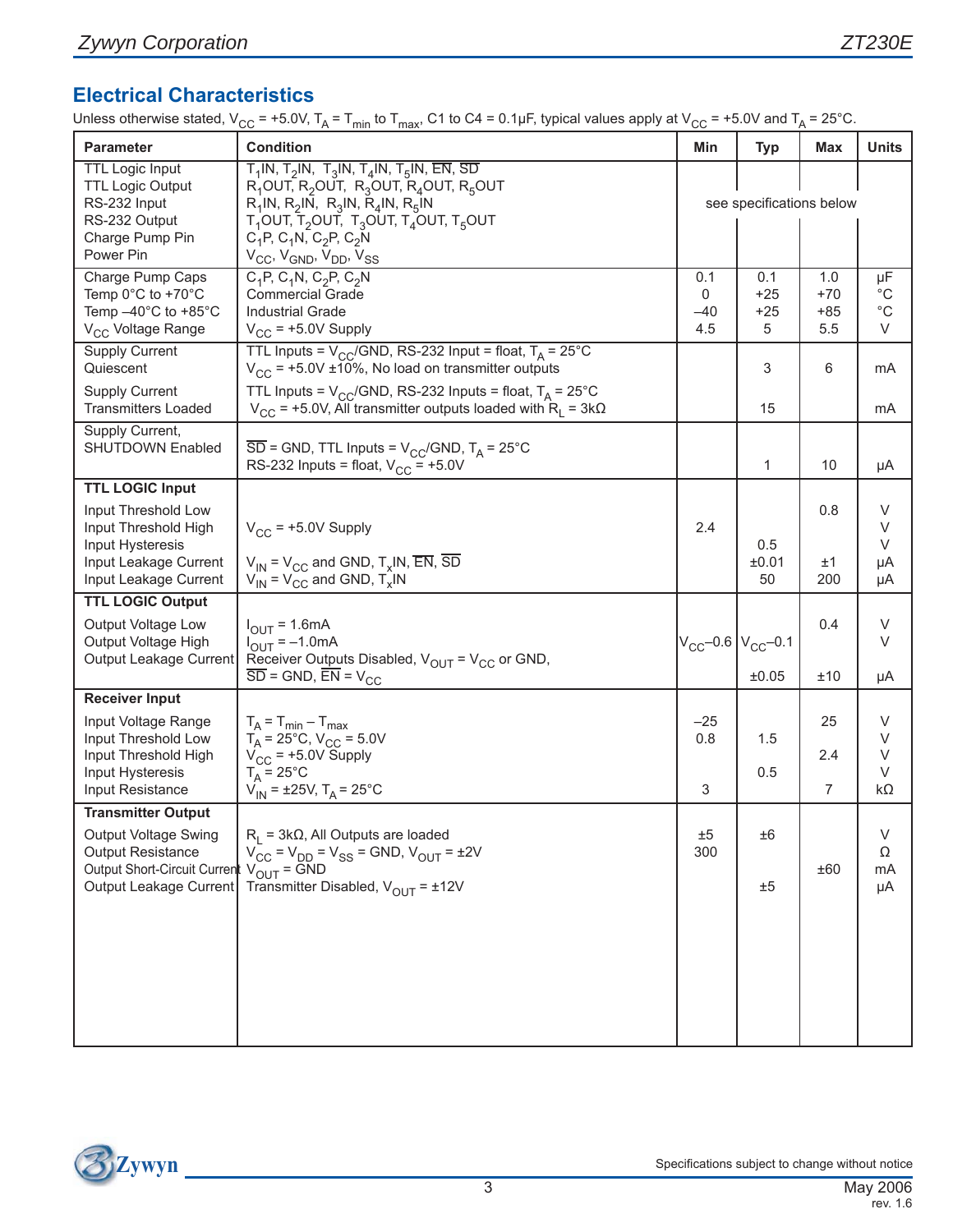## **Electrical Characteristics**

Unless otherwise stated,  $V_{CC}$  = +5.0V,  $T_A$  =  $T_{min}$  to  $T_{max}$ , C1 to C4 = 0.1µF, typical values apply at  $V_{CC}$  = +5.0V and  $T_A$  = 25°C.

| <b>Parameter</b>                                                                                                                                               | <b>Condition</b>                                                                                                                                                 | Min | Typ                              | <b>Max</b> | <b>Units</b>                    |
|----------------------------------------------------------------------------------------------------------------------------------------------------------------|------------------------------------------------------------------------------------------------------------------------------------------------------------------|-----|----------------------------------|------------|---------------------------------|
| <b>Timing Characteristics</b>                                                                                                                                  |                                                                                                                                                                  |     |                                  |            |                                 |
| Maximum Data Rate<br>One Transmitter Switching, Refers to Figure 1 and 2.                                                                                      | $R_1 = 3k\Omega$ , C <sub>1</sub> = 1000pF, T <sub>A</sub> = 25°C                                                                                                | 250 |                                  |            | kbps                            |
| Transition-Region Slew Rate                                                                                                                                    | $R_1 = 3~7k\Omega$ , C <sub>1</sub> = 150pF to 1000pF, One Transmitter Switching,<br>$T_A$ = 25°C, Measured from +3V to -3V or -3V to +3V, V <sub>CC</sub> =4.5V | 6   |                                  | 30         | $V/\mu s$                       |
| Transmitter Propagation $t_{PIH}$<br>Transmitter Propagation t <sub>PHI</sub><br>Transmitter Output Enable Time<br>Transmitter Output Disable Time             | All transmitters loaded with $R_1 = 3k\Omega$ , $C_1 = 1000pF$<br>All transmitters loaded with $R_1 = 3k\Omega$ , $C_1 = 1000pF$                                 |     | 1.5<br>1.5<br>0.4<br>0.25        |            | μs<br>μs<br>μs<br>μs            |
| Receiver Propagation $t_{PIH}$<br>Receiver Propagation t <sub>PHI</sub><br><b>Receiver Skew</b><br>Receiver Output Enable Time<br>Receiver Output Disable Time | $C_1 = 150pF$<br>$C_1 = 150pF$<br>$t_{\text{PHL}} - t_{\text{PLH}}$                                                                                              |     | 0.15<br>0.15<br>50<br>0.2<br>0.2 |            | $\mu s$<br>μs<br>ns<br>μs<br>μs |
| <b>ESD Tolerance</b><br>RS-232 I/Os<br><b>ESD HBM</b><br><b>TTL/CMOS I/Os</b>                                                                                  |                                                                                                                                                                  |     | ±15                              |            | kV                              |
| <b>ESD HBM</b>                                                                                                                                                 |                                                                                                                                                                  |     | ±2                               |            | kV                              |

|           |           |           | ZT213E Only | <b>Power</b>   | <b>Receiver</b><br><b>Outputs</b> |  |
|-----------|-----------|-----------|-------------|----------------|-----------------------------------|--|
| <b>SD</b> | <b>EN</b> | <b>SD</b> | <b>EN</b>   | <b>Up/Down</b> |                                   |  |
|           |           |           |             | Up             | Enable                            |  |
|           |           |           |             | Up             | <b>Tri-State</b>                  |  |
|           |           |           |             | Down           | Enable                            |  |
|           |           |           |             | ⊃own           | <b>Tri-State</b>                  |  |

*Table 1. Wake-Up Truth Table for ZT213E*

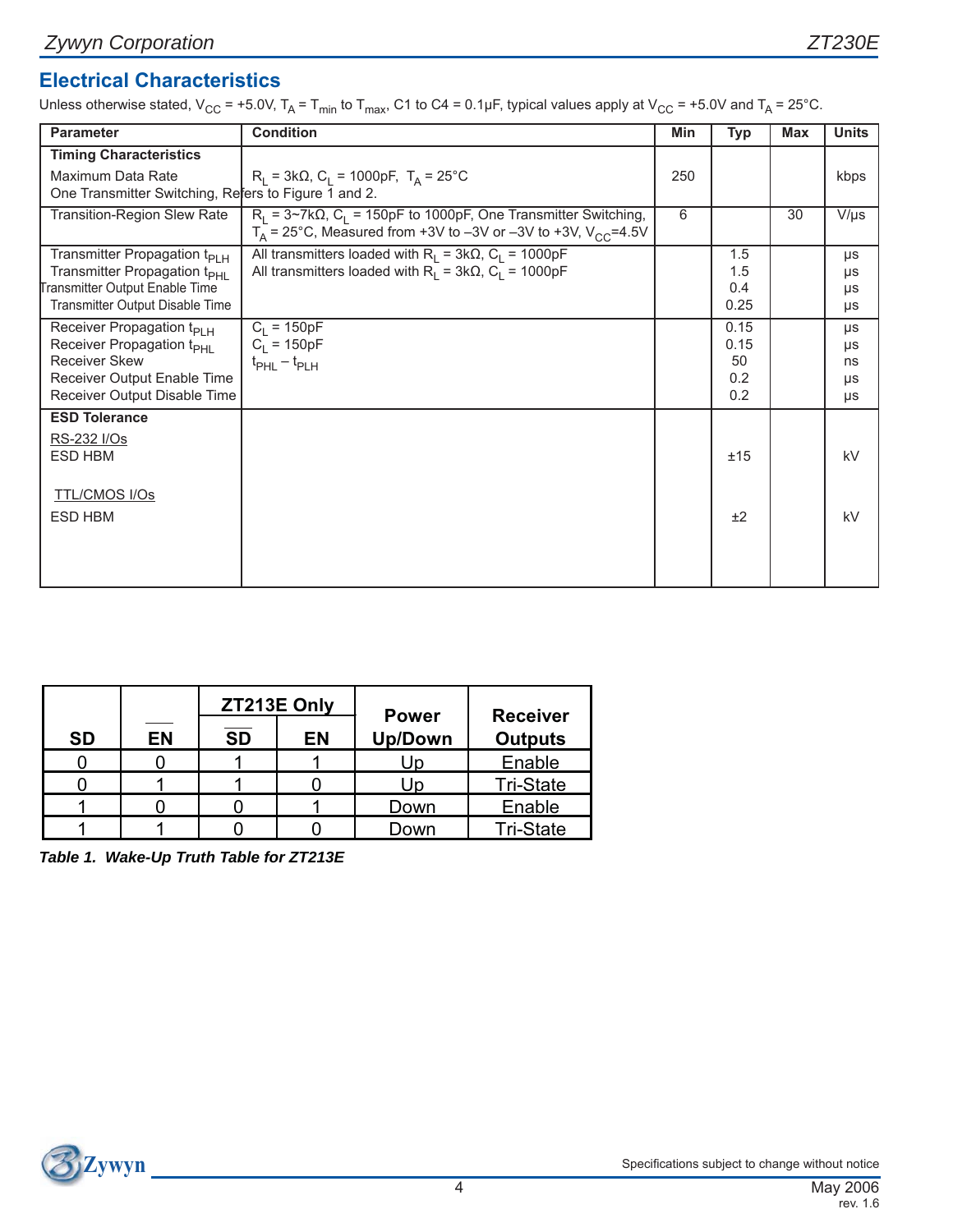## **Circuit Description**

#### **Proprietary Switch-Capacitor Regulated Voltage Converter**

Different from other suppliers, Zywyn uses a patent pending switch-capacitor voltage-controlled source and sink current generators design to provide powerful bipolar voltages to maintain compliant EIA/RS232 levels regardless of power supply fluctuations. The design consists of an internal regulated oscillator, a two phase clock cycling, regulated complementary MOS switches, fast switching diode and switch capacitors.

The switch capacitor bi-directional current generators operate with Zywyn's proprietary smartly regulated complementary MOS switches and fast switching diode from its proprietary high voltage process technology. The efficiency of these bidirectional current generators is well over 70%. The switching frequency is generated by an internal oscillator and regulated by the current loads. The switch capacitor pump design delivers higher negative bucked voltage than the positive boosted voltage to achieve a balanced voltage controlled source and sink current generators resulting a balanced bipolar voltage supplies to the chip.

With its unique proprietary design technique, Zywyn's interface product series provide a better power efficient, stable and compliant EIA/RS232 levels with superior low power consumption.

#### **Controlled Enable and Power-Down**

The ZT211E and ZT213E both feature an enable input, which allows the receiver outputs to be either tri–stated or enabled. This can be especially useful when the receiver is tied directly to a microprocessor data bus. For the ZT211E, enable is active low, in which a logic LOW applied to the EN pin will enable the receiver outputs. For the ZT213E, enable is active high in which a logic HIGH applied to the EN pin will enable the receiver outputs.

ZT211E and ZT213E have a low-power shutdown mode controlled by the SD pin. During shutdown the driver output and the switch-capacitor regulated voltage converter are disabled with the supply current falls to less than 1µA.

ZT213E includes a wakeup function (see Table 1) that enables two receivers during a shutdown state. With only the receivers active during the shutdown state, the devices draw 5-10μA of supply current. A typical application is when a RS232 cable is connected or when the peripheral is enabled such as a modem, the devices will automatically become active again. The ring indicator signal from the modem could be passed through an active receiver in the ZT213E that is itself in the shutdown mode. The ring indicator signal would propagate through the ZT213E to the power management circuitry of the computer to power up the microprocessor and the ZT213E drivers. After the supply voltage to the ZT213E reaches +5.0V, the SD pin can be disabled, taking the ZT213E out of the shutdown mode. All receivers that are active during shutdown maintain 500mV (typ.) of hysteresis.

#### **ESD Immunity**

Electro-Static Discharge (ESD) is an important factor when implementing a serial port into a system. In some applications, it is crucial that the ESD protection for the system must meet a certain tolerance level. Since RS232 transceiver devices are exposed to the outside world, there are many environmental factors that can effect the serial port and even subject it to transients that could potentially damage the transceiver itself.

The RS232 transceiver is usually routed from the serial port connector to the transceiver IC through the metal trace on the printed circuit board. This trace will have some small amount of resistance that will add some protection in terms of limiting transient current to the IC. However for added voltage protection, transient voltage suppressors (TVS) or transzorbs, which are back-to-back diode arrays clamp, are usually necessary to protect the serial port circuity.

To further reduce cost within their system, more engineers are requiring higher ESD tolerances from the transceiver ICs themselves without having to add costly TVS circuitry. Zywyn's RS232 transceivers includes built-in transient voltage suppression where external ESD circuitry is not necessary to meet the MIL-STD-883, Method 3015, Human Body Model and the EN61000-4-2 Air/Contact Discharge tests.

The Human Body Model has been the generally accepted ESD testing method for semiconductors. This test is intended to simulate the human body's potential to store electrostatic energy and discharge it to an integrated circuit upon close proximity or contact. This method will test the IC's capability to withstand an ESD transient during normal handling such as in manufacturing areas where the ICs tend to be handled frequently.

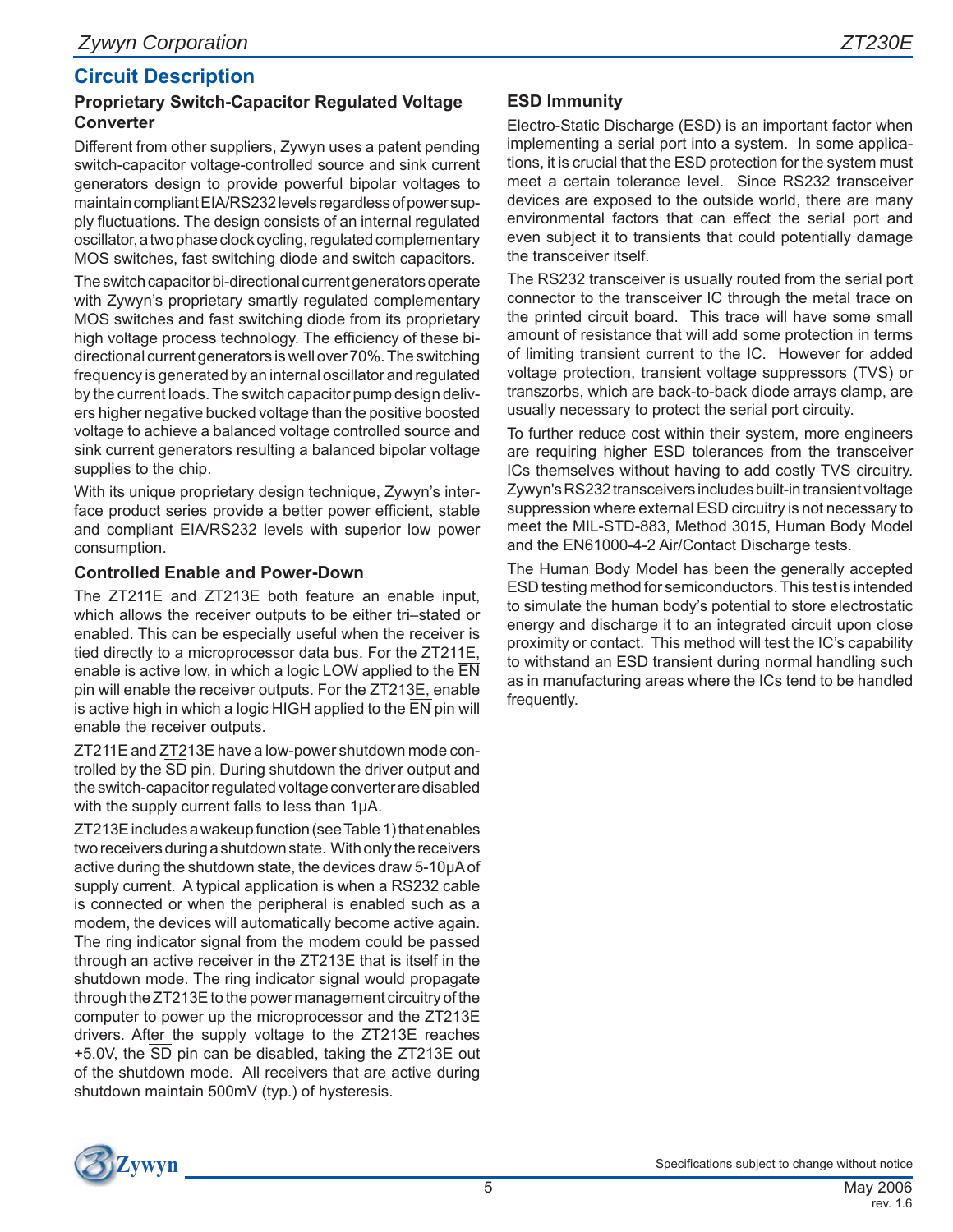#### **RS232 Signal Characteristics**

The charge pump voltage converter efficiently converts the necessary voltage for the driver's output transistors so that the RS232 output is close to the ideal rail voltage of 10V.

While loaded with a typical RS232 load, the driver's output level only drops 0.2V from its open circuit voltage. Zywyn's low-drop driver circuitry working with its efficient voltage regulator allows superior line driving capability while meeting the requirements of TIA/EIA-232-E.

The drivers are inverting transmitters, which accept TTL or CMOS inputs and produces the RS-232 compliant signals that is inverted relative to the input logic levels. Typically the RS232 output voltage swing is ±6V. Even under the worst case loading conditions of 3kohms and 2500pF, the output is guaranteed to be ±5V, which adheres to the RS232 standard specifications. The transmitter outputs are protected against infinite short-circuits to ground without degradation in reliability. The instantaneous slew rate of the transmitter output is internally limited to a maximum of 30V/μs in order to meet the TIA/EIA-232-E requirements.

The receivers convert RS-232 input signals to inverted TTL signals. The inputs have a typical hysteresis margin of 500mV in order to account for signal degradation caused by system interference and other noise related disturbers. This ensures that the receiver is relatively immune to noisy transmission lines. The input thresholds are 0.8V minimum and 2.4V maximum, which are within the TIA/EIA-232 requirements. The receiver inputs are also protected against voltages up to ±25V. Should an input be left unconnected, a 5kohm pulldown resistor to ground will force the output of the receiver to a high state.

| <b>Specification</b>              | <b>RS-232D</b> | <b>RS-423A</b>           | <b>RS-422</b>     | <b>RS-485</b>     | <b>RS-562</b>                                           |
|-----------------------------------|----------------|--------------------------|-------------------|-------------------|---------------------------------------------------------|
| Mode of Operation                 | Single-Ended   | Single-Ended             | Differential      | Differential      | Single-Ended                                            |
| No. of Drivers and Receivers      | 1 Driver       | 1 Driver                 | 1 Driver          | 32 Drivers        | 1 Driver                                                |
| Allowed on One Line               | 1 Receiver     | 10 Receivers             | 10 Receivers      | 32 Receivers      | 1 Receiver                                              |
| Maximum Cable Length              | 50 feet        | 4,000 feet               | 4,000 feet        | 4,000 feet        | $C \le 2,500$ pF@ <20kbps;<br>$C \le 1,000$ pF@ >20kbps |
| Maximum Data Rate                 | 20 kbps        | 100 kbps                 | 10 Mbps           | 10 Mbps           | 64 kbps                                                 |
| Driver Output Maximum Voltage     | ± 25V          | ± 6V                     | $-0.25V$ to $+6V$ | - 7V to +12V      | $-3.7V$ to $+13.2V$                                     |
| Driver Output Signal Level        |                |                          |                   |                   |                                                         |
| Loaded                            | ±5V            | ±3.6V                    | ±2V               | ±1.5V             | ±3.7V                                                   |
| Unloaded                          | ±15V           | ±6V                      | ±5V               | ±5V               | ±13.2V                                                  |
| Driver Load Impedance             | $3 - 7K\Omega$ | 450 $\Omega$             | 100 $\Omega$      | 54 $\Omega$       | $3 - 7K\Omega$                                          |
| Maximum Driver Output Current     |                |                          |                   |                   |                                                         |
| (High Impedance State)            |                |                          |                   |                   |                                                         |
| Power On                          |                |                          |                   | $±100\mu A$       |                                                         |
| Power Off                         | $V_{MAX}/300$  | $100\mu A$               | $±100\mu A$       | $±100\mu A$       |                                                         |
| <b>Slew Rate</b>                  | 30V/us max.    | <b>Controls Provided</b> |                   |                   | 30V/us max.                                             |
| Receiver Input Voltage Range      | ±15V           | ±12V                     | $-7V$ to $+7V$    | $-7V$ to $+12V$   | ±15V                                                    |
| <b>Receiver Input Sensitivity</b> | ±3V            | ±200mV                   | ±200mV            | ±200mV            | ±3V                                                     |
| <b>Receiver Input Resistivity</b> | $3 - 7K\Omega$ | $4K\Omega$ min.          | $4K\Omega$ min.   | 12K $\Omega$ min. | $3 \sim 7K\Omega$                                       |

*Table 2. EIA Standard Parameter Summary*

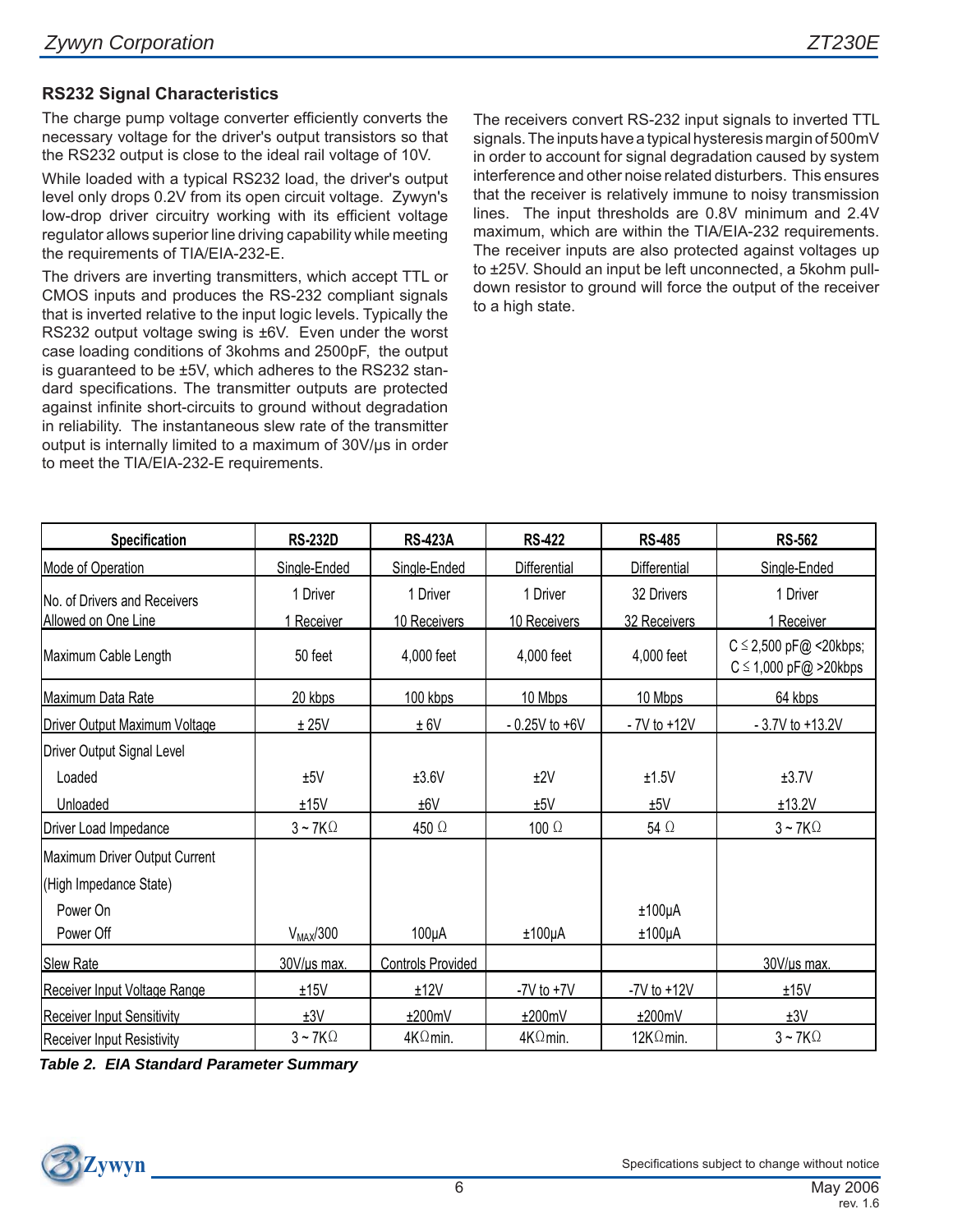# **Pin Configuration**



24-pin SSOP/PDIP/WSOIC 24-pin SSOP/PDIP/WSOIC







28-pin SSOP/WSOIC 28-pin SSOP/WSOIC

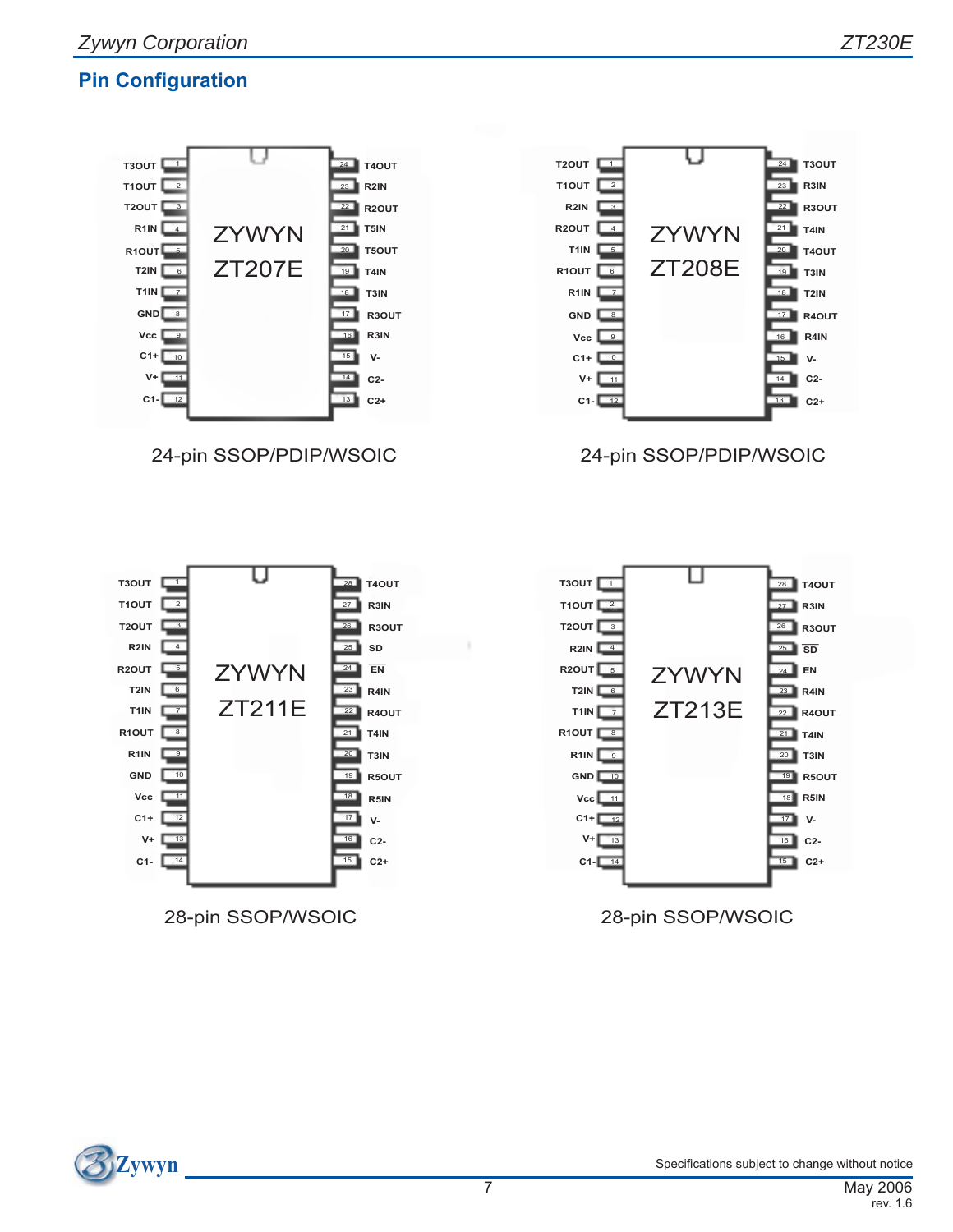# **Typical Application Circuits**









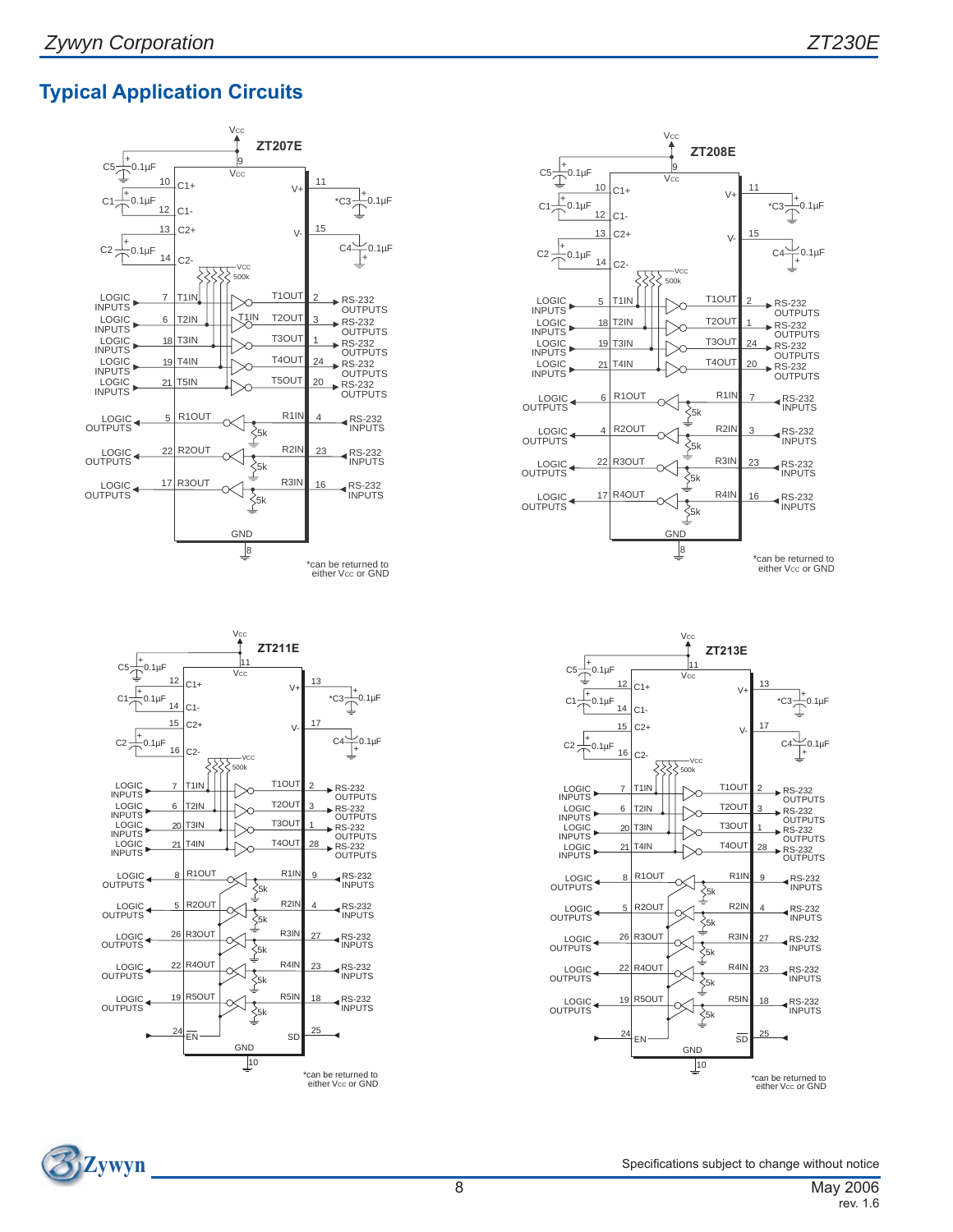# **Typical Test Circuits**



*Figure 1. ZT230E TxIN to TxOut (no load) at 250kbps waveform*

#### **Test Circuit RS232 Signal Characteristics**

Figure 1 shows the normal RS232 transceiver function with a TTL/CMOS signal applied to the input on channel 1 and the resultant RS232 output shown on channel 2. This figure shows a typical RS232 line driver output without loading. In other words, this is the open circuit RS232 output voltage. The charge pump voltage converter efficiently converts the necessary voltage for the driver's output transistors so that the RS232 output is close to the ideal rail voltage of 6.6V.

Figure 2 shows the RS232 transceiver function using the TTL/CMOS input on channel 1 while showing the RS232 output on channel 2. This figure shows the RS232 signal while the output is loaded with 3kohms and 1000pF. The resistive load is the receiver's input impedance as the driver's output

#### **Maximum Data Rate Test Circuit**

Notes:

A. R<sub>L</sub> = 3kΩ, C<sub>L</sub> = 1000pF, T<sub>A</sub> = 25<sup>o</sup>C, One Driver Switching. B. The pulse generator had the following characteristics:

PRR = 250 kbps, Zo = 50 $\Omega$ , 50% duty cycle,

T<sub>r</sub> & T<sub>f</sub> ≤ 10ns



*Figure 2. ZT230E TxIN to TxOut to RxOut (loopback to Rx with 1000pF load) at 250kbps waveform*

is looped back to the receiver's input. The resultant output on channel 3 is the receiver's TTL/CMOS output. While loaded with a typical RS232 load, the driver's output level only drops 0.2V from its open circuit voltage while running at 250kbps. The RS-232 output on channel 2 also shows good signal integrity while at the high data rates, which allows the receiver to process the signal will minimum skew and delay. Zywyn's low-drop driver circuitry working with its efficient voltage regulator allows superior line driving capability with the bonus of ±15kV ESD immunity.

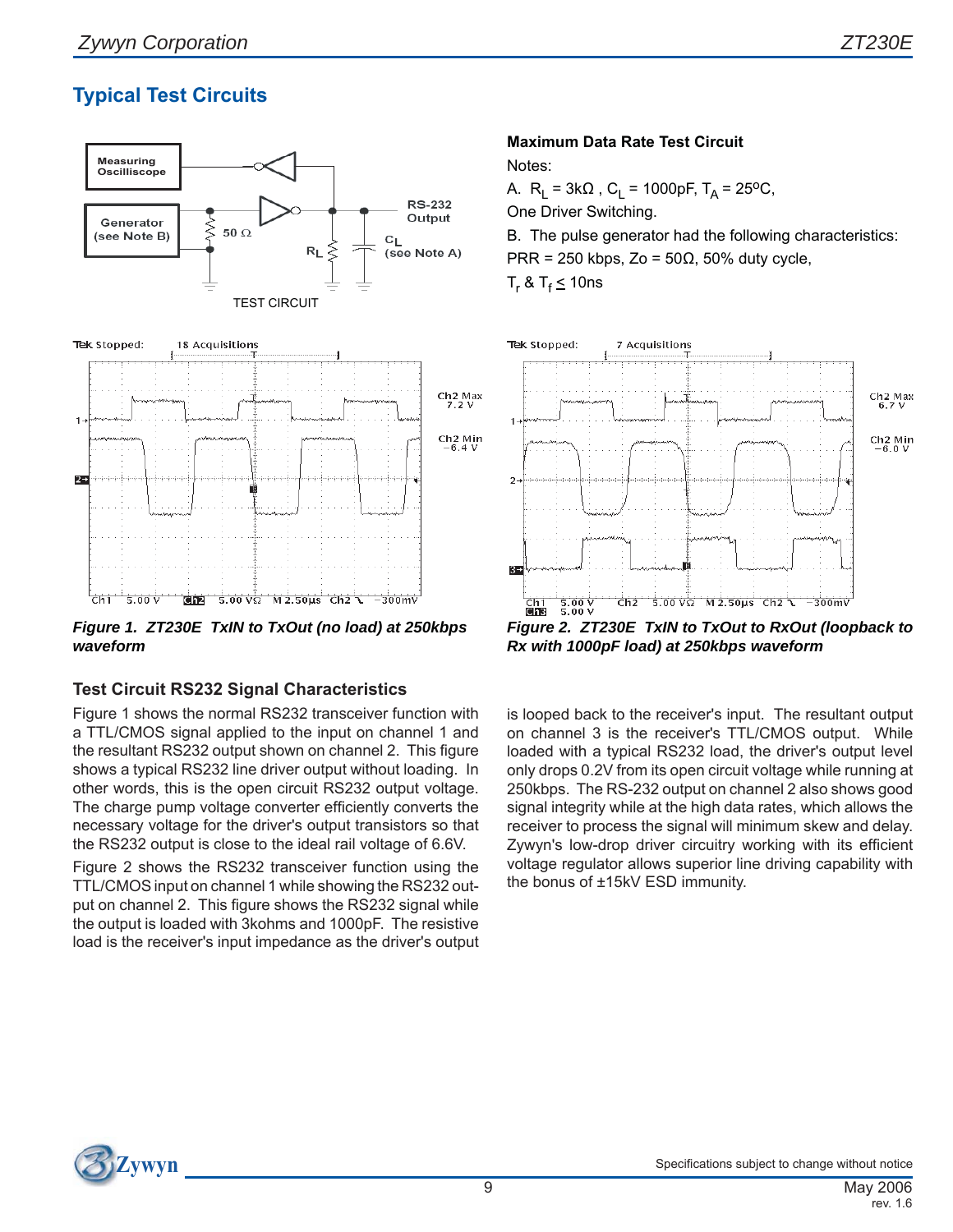

#### **Driver Transition-Region Slew Rate Test Circuit** Notes:

A.  $R_L = 3k \sim 7k\Omega$ ,  $C_L = 150pF$  to 1000pF, One Driver Switching,  $T_A = 25^{\circ}C$ , Measured from +3V to -3V or -3V to +3V. B. The pulse generator had the following characteristics:

PRR = 250 kbps, Zo =  $50\Omega$ , 50% duty cycle,  $\mathsf{T}_{\mathsf{r}}$  &  $\mathsf{T}_{\mathsf{f}}$   $\leq$  10ns

#### **Driver Propagation (t<sub>PHL</sub> & t<sub>PLH</sub>) Test Circuit** Notes:

A. All drivers loaded with  $R_L = 3k\Omega$ ,  $C_L = 1000pF$ .

B. The pulse generator had the following characteristics:

PRR = 250 kbps, Zo = 50 $\Omega$ , 50% duty cycle,





#### **Receiver Propagation Delay Times Test Circuit** Notes:

A.  $C_{L}$  = 150pF, including probe and jig capacitance.

B. The pulse generator had the following characteristics:

PRR = 250 kbps, Zo =  $50\Omega$ , 50% duty cycle,

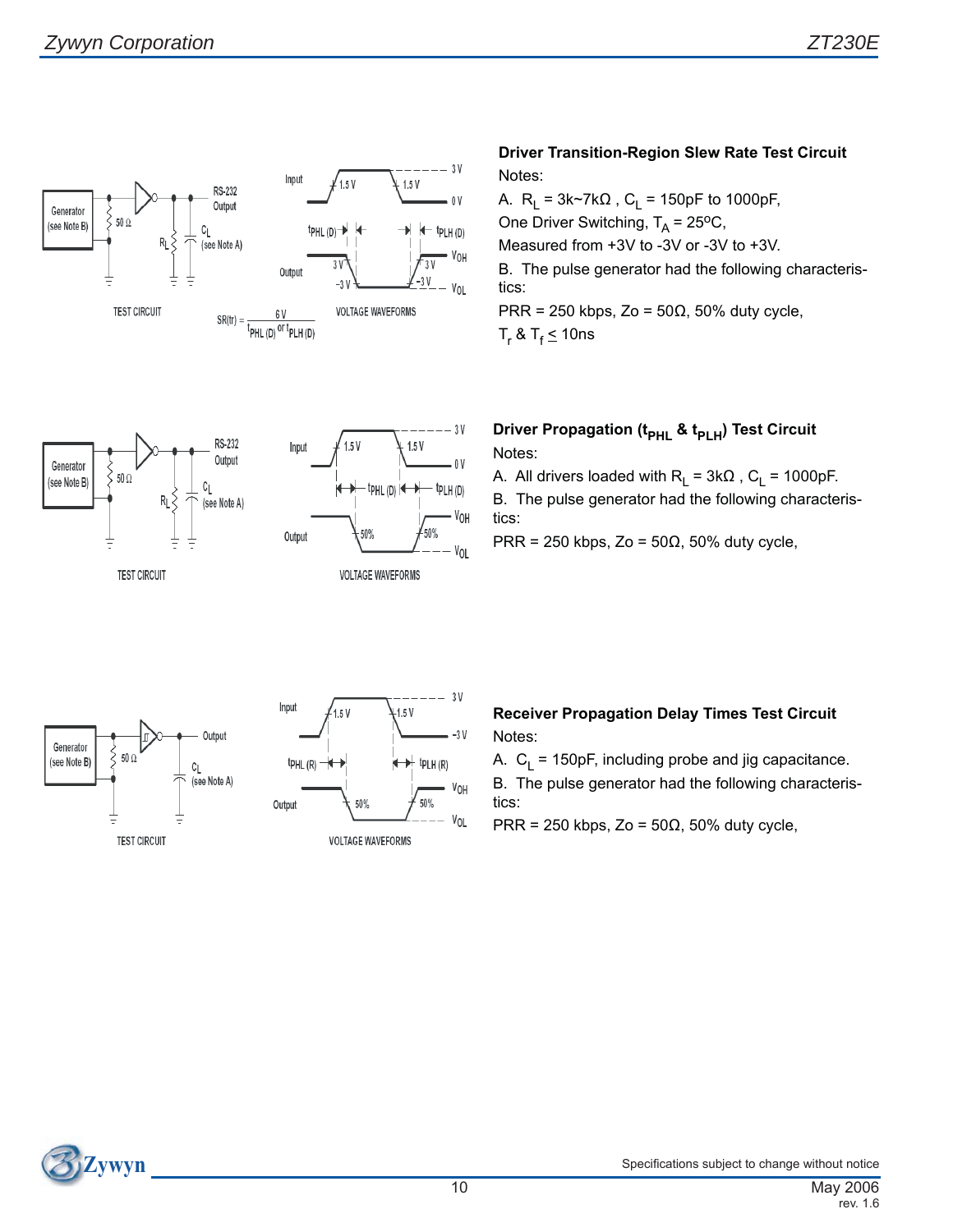## *Zywyn Corporation ZT230E*

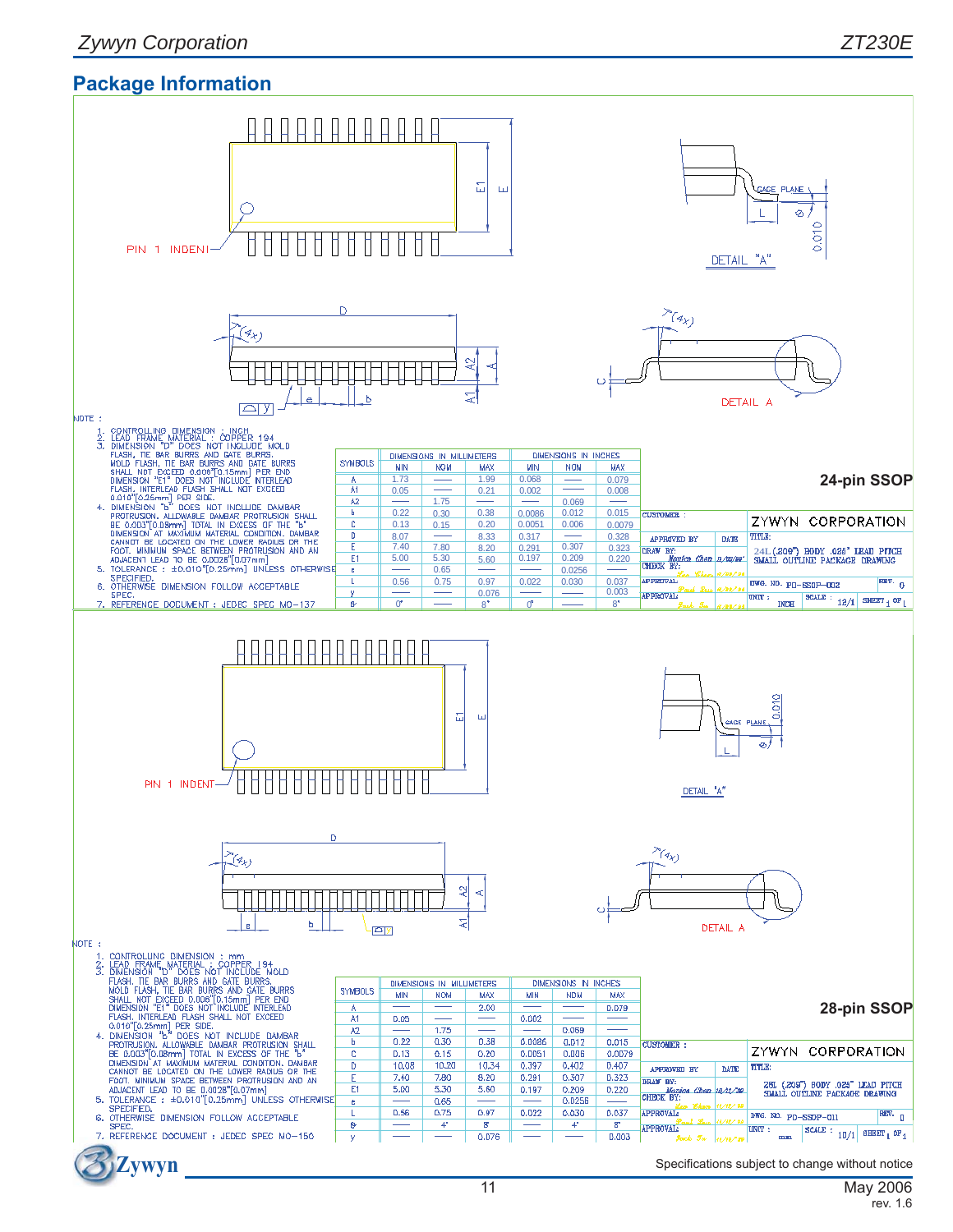# *Zywyn Corporation ZT230E*

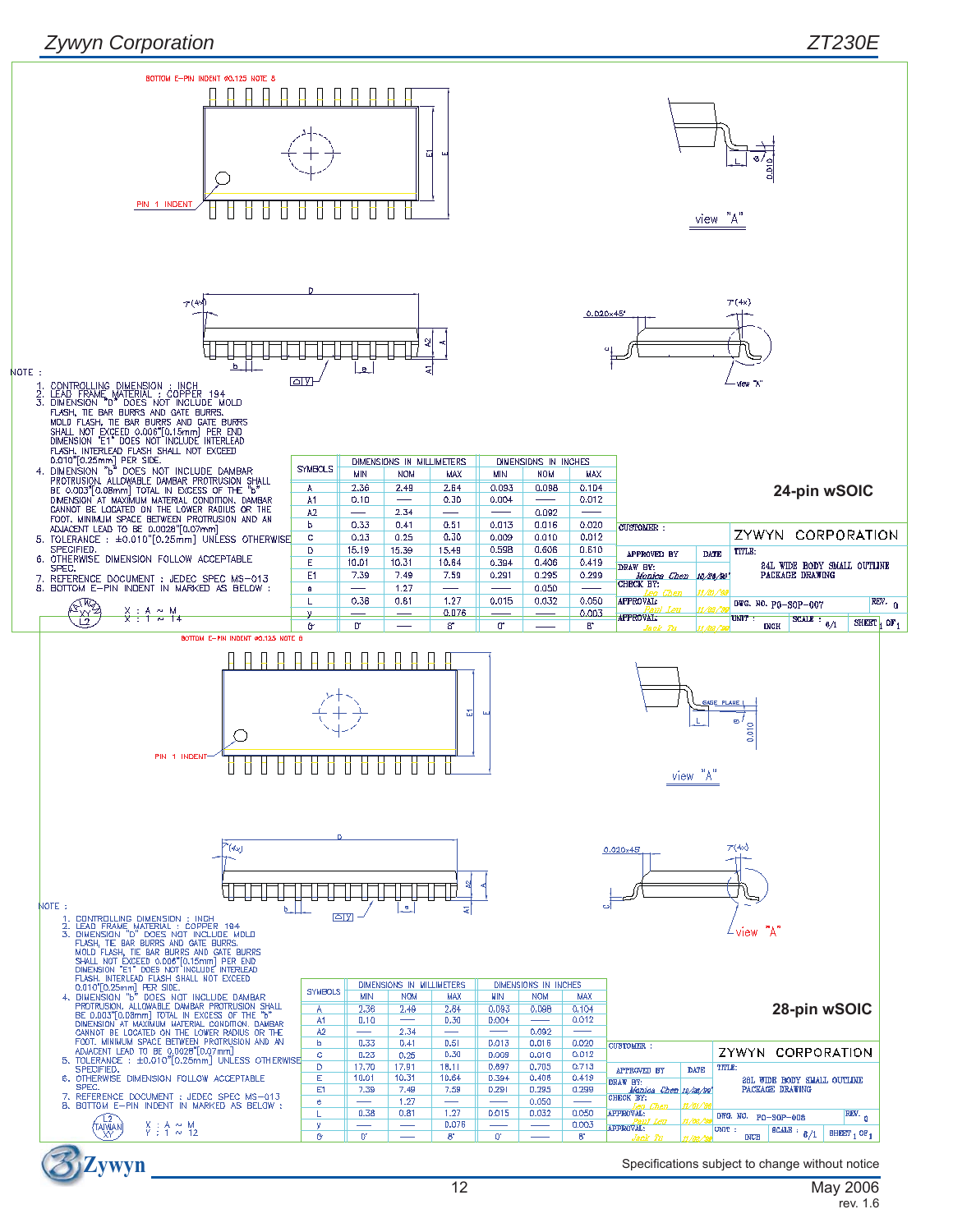# **Green Package SMD IR Reflow Profile Information**



Zywyn Green Packages are Pb-free and RoHS compliance.